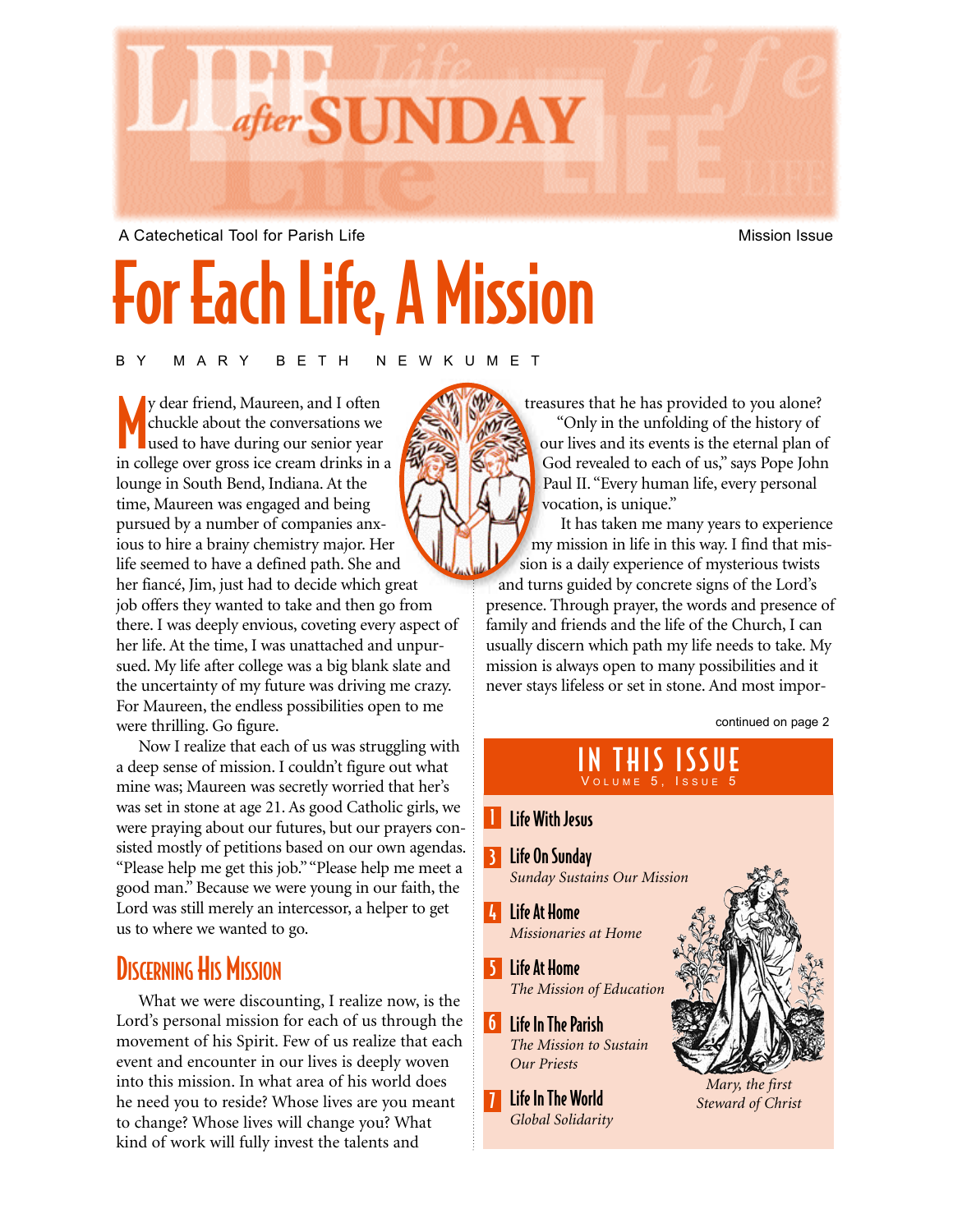

continued from page 1

tantly, it is always just right for me — even when it is very difficult.

I look at the way I was brought to the Washington, D.C., area and can't imagine living anywhere else. After graduation, my job hunt frustrated me for six hot summer weeks ending with an impossibly low salary in a profession I did not like. Yet, the end result of this uncertain time was marriage to the cute Catholic boy four cubicles over and the skills of the journalism profession I still utilize today. I look at the first house Chris and I lost out on, and marvel at the gift of this "second choice" starter house that has become our home in a neighborhood of wonderful friends. These and other events and people too numerous to mention have provided me with the abundant life I experience with true joy today at age 40.

"I believe that nothing is merely an accident when seen in the light of God," said Blessed Edith Stein, who will be canonized this month by Pope John Paul II. "I believe that my whole life has been marked out for me in the plan of divine Providence and has a completely coherent meaning in God's all-seeing eye."

#### **A PEACEFUL MISSION**

Looking back, I experience a deep peace now and recognize a pattern of events in my life that once seemed so random. And since I have seen the Lord's presence in the astonishing path he has laid out for me, I no longer worry as much about the future. (Although I do have my moments!) When I am afraid, I try to see adversity as nothing more than a mysterious turn in the path.

Prayer helps me during these times of uncertainty. Scripture is a source of peace, too. Consider the lesson in discernment from Gamaliel, a Pharisee who experienced the deep mystery of God. When confronted with the apostles of Jesus of Nazareth, he told his angry colleagues, "Leave them alone! If what they have planned and done is of human origin, it will disappear, but if it comes from God, you cannot possibly defeat them." (Acts 5:38-39.)

For me, recognizing my mission in this way is a source of comfort. Usually within a short period, I can discern whether the event conforms with the path the Lord has laid out for me or whether I need to try a different way.

Sometimes, the Lord is silent and I wonder if he is really listening. During these times, my prayers usually grow more frequent; I participate in the Sacraments in a deeper way. Usually when I look back I see that I had been drifting off into my own plans and agendas. In going to find him, he had been searching for me, too.

#### TAKE HIM ON YOUR MISSION

"Take nothing for the journey," Jesus told his disciples, as he sent his friends out on their missions with nothing but his love and friendship to sustain them (Lk 9:3). While this seems like a scary, almost reckless way to live, the detachment of each disciple from his own plans and resources leads to complete reliance on the Lord for our life's work, our relationships, our material goods and our destiny. This reliance becomes our lifeline. "Do not worry about your life and what you will eat, or about your body and what you will wear. For life is more than food and the body more than clothing" (Lk 13:22-23). This radical

view of mission has taken me a long time to experience personally. And yet, it is the only way.

So here is how Maureen and I have turned out so far: We both have wonderful husbands and four kids apiece, satisfying work, great families and many dear friends. We have grown not only in faith, but in taste. Now when we gather once a year for our college friends' reunion, we drink good wine instead of kahlua and creme de menthe. Thank God. ❖

#### Life After Sunday

President John M. Capobianco

Vice President Mary Beth Newkumet

Executive Assistant Jessica K. Love

Theological Advisor Msgr. Lorenzo Albacete

Life After Sunday is a catechetical tool for parish life created by Lumen Catechetical Consultants, Inc., a 501(C)3 not-for-profit educational consulting firm that helps Catholic organizations communicate a life with Christ lived fully through his Church. @ Copyright 1998, 2002. May not be reproduced without permission granted.

**Lumen Catechetical Consultants, Inc.**

P.O. Box 1761 Silver Spring, MD 20915 1-800-473-7980 or 301-593-1066 Fax: 301-593-1689 www.lifeaftersunday.com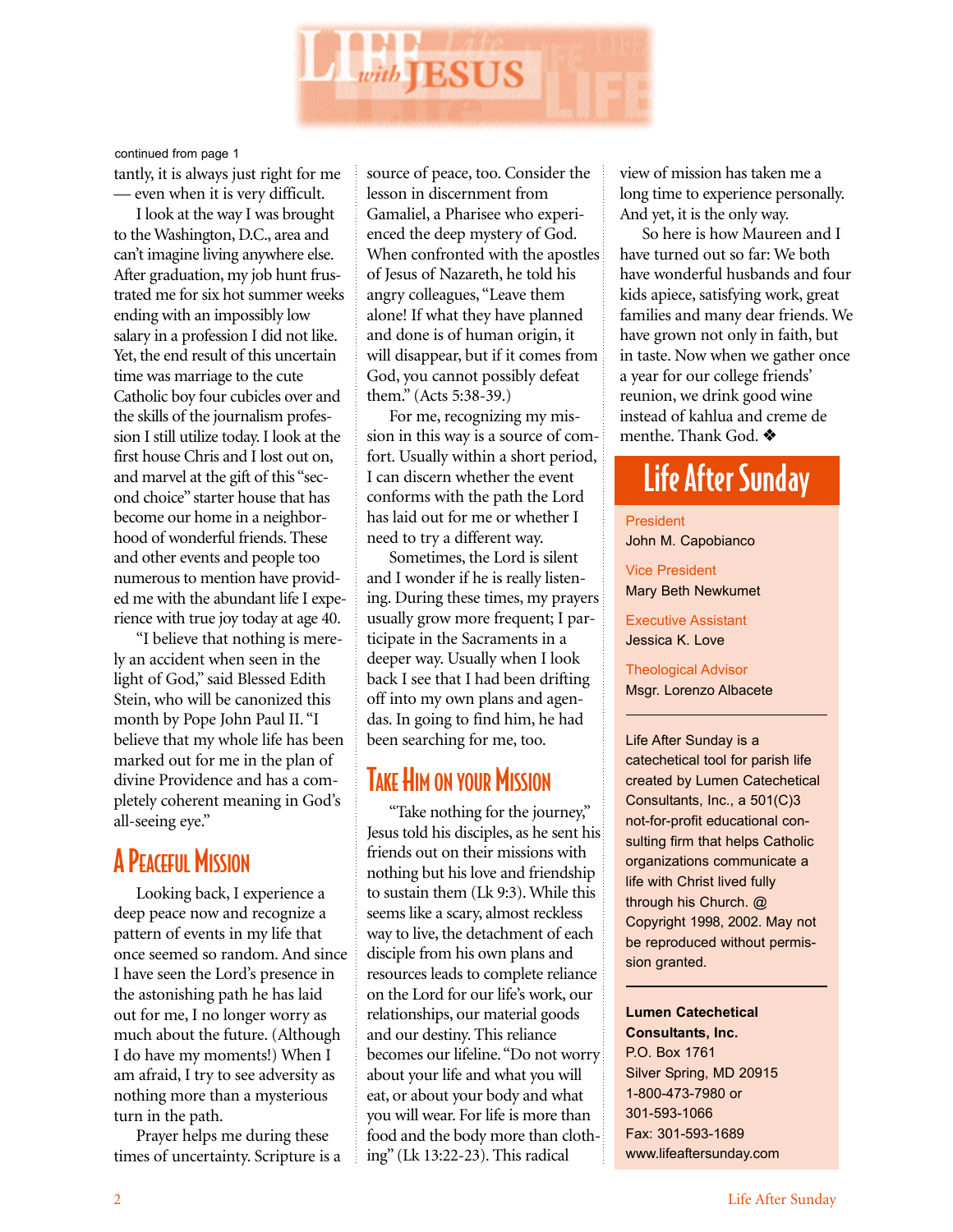

# Sunday Sustains Our Mission

So many of us think of our<br>
mission in life as a job, a<br>
task, or a defined vocation. o many of us think of our mission in life as a job, a But the Lord asks us to go deeper than that — to look at the mission of each day. What events, what encounters take place that allow us to bring Christ to the people we meet on a day-to-day basis?

#### **THE ENCOUNTER WITH CHRIST**

"You encounter Christianity through coming into contact with people who have already had this encounter and whose lives have in some way been changed by it....By encounter, I do not mean that you hear someone quoting from the Gospel or that you listen for hours to someone's

## From Mass to Mission

"Receiving the Bread of Life, the disciples of Christ ready themselves to undertake the strength of the risen Lord and his Spirit to the tasks which await them in their ordinary life. For the faithful who have understood the meaning of what they have done, the Eucharistic celebration does not stop at the church door. Like the first witnesses of the resurrection, Christians who gather each Sunday to experience and proclaim the presence of the risen Lord are called to evangelize and bear witness in their daily lives." — Pope John Paul II, Dies Domini, #45 ❖



reflections on it....No, the encounter is with something that strikes you, it may well be someone giving a talk, but what strikes you is not so much the words said as the change which has occurred in the person who speaks," says Italian theologian Msgr. Luigi Giussani.

This is our mission, to bring this encounter with Jesus Christ — living in each one of us — to the people that the Father has placed in our lives. Our mission is to show that because we have "put on Christ" through baptism, we have been changed. The story of our lives has joined Christ's story and from now on, those stories must be joyfully merged together.

#### CHRISTIAN JOY

As a follower of Christ, have you lost the sheer joy you should experience by living your life in and through the Church? When this happens, it is hard for other people to see that a change has occurred in you. In his recent apostolic letter, "The Day of the

Lord," Pope John Paul II exhorts us, "If we wish to rediscover the full meaning of Sunday, we must rediscover this aspect of the life of faith. Certainly Christian joy must mark the whole of life and not just one day of the week. But in virtue of its significance as the day of the risen Lord, celebrating God's work of creation and

'new creation,' Sunday is the day of joy in a very special way, indeed the day most suitable for learning how to rejoice and to rediscover the true nature and deep roots of joy."

Our mission in life — to live in Christ and bring him to others — can never be experienced as a millstone around our necks if it is authentic and true. If you are still struggling with your mission, ask the Lord during your prayers at Mass to guide you more closely. And then watch for signs of his grace at work in your life. ❖

#### Getting There…

Don't let Sunday get bogged down as just another day to do isolated, mundane activities and chores. Try to do something to bring extra joy to the day such as bagels after Mass, a special meal or a family walk after dinner. Put the kids in charge of making sure there is one thing special about every Sunday — even if it's just Slurpees for everyone after the soccer game. ❖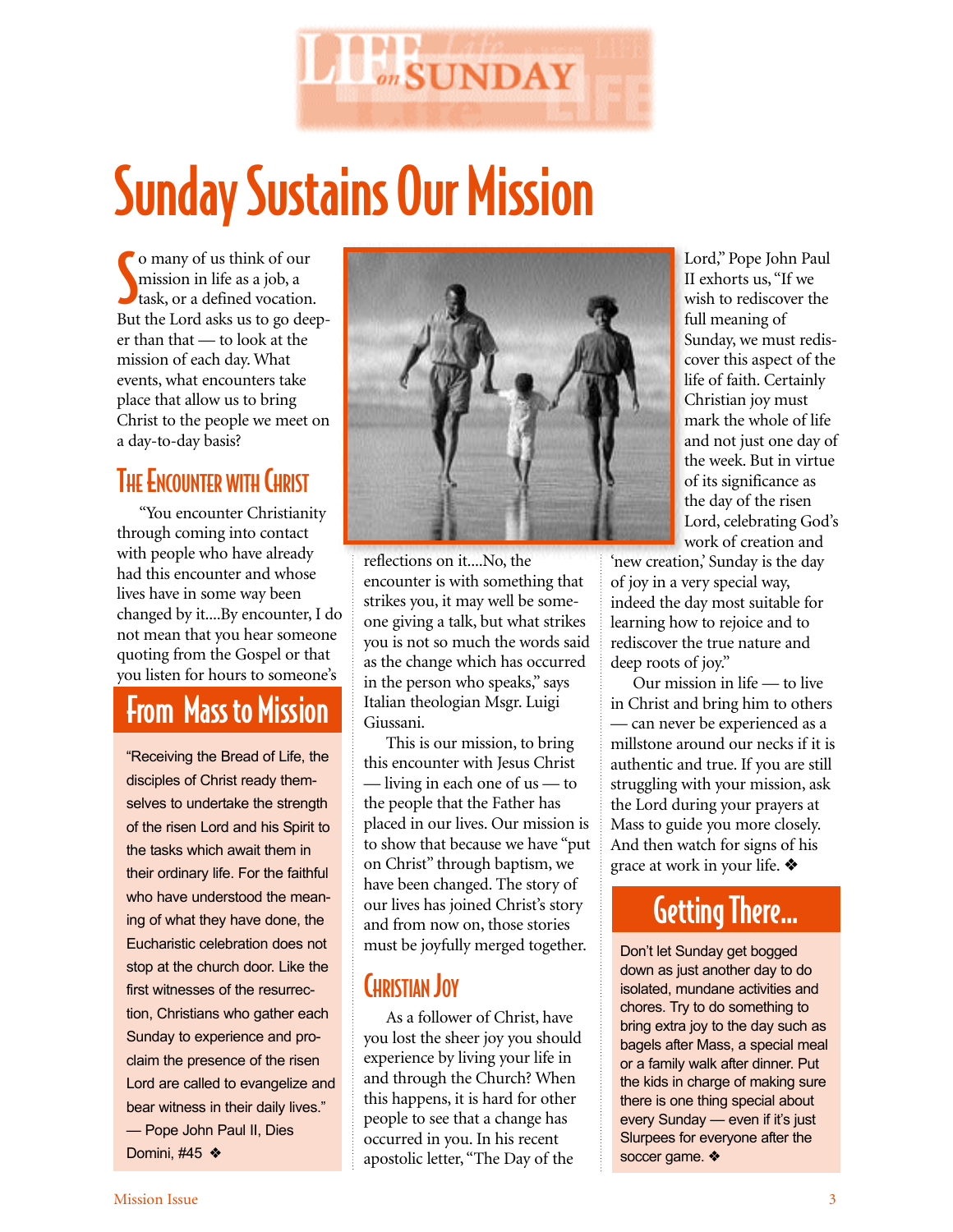

## Missionaries at Home

Consider the impact of a<br>
speech by Sen. Joseph<br>
Lieberman (D-Conn.)<br>
the Senate about President onsider the impact of a recent speech by Sen. Joseph Lieberman (D-Conn.) before Clinton's moral life. The Washington Post reported that "colleagues of both parties said Lieberman commands attention mainly because of who he is." An Orthodox Jew, Lieberman is a man trying to live his life with God. "His words truly reflect his intellect, his morality, his soul," said Senate Republican Conference Chairman Connie Mack of Florida. It seems that, politics aside, members of Congress, the press, and other public commentators recognized an authentic voice in their midst.

I personally do not know much about Sen. Lieberman, but it intrigued me that of all the speeches and public commentary

#### Which Way Should I Go?

The rosary is a beautiful prayer for discernment. Whenever I feel like I've hit a crossroads in my life and am standing befuddled not knowing which direction to go in, I bring my mad-housewife-self to Mary in the rosary. She has never abandoned or disappointed me. Before long, I always know exactly what to do about the question I have brought to her. If you are having trouble discerning the path your life should take, go to Mary in prayer and meditate on the life of her Son. During October, the Month of the Holy Rosary, let the riches of this beautiful prayer ritual inspire your mission. — MBN ❖

about the President's troubles, this one was highlighted not so much by what was said but by the way a

man was living his life — and that this fact was both recognized and reported.

This is interesting in view of our concept of mission. "My mission as a parent," "my mission as a teacher of

values," etc., must not be seen as a single aspect of our personalities, but rather as our whole life's work. "Our Lord considers not so much the greatness of our actions nor the difficulty that accompanies them. He has no need of our works, but craves only our love," said St. Therese of Lisieux.

#### DIFFICULTIES WITH THE FAITH

Unfortunately, many Catholic parents have difficulty embracing the full life of the Church, and since this resistance is also  $\bullet$  part of how they live their lives, the life of the Church they pass on is often incomplete and inadequate. The book, *Mission 2000*, relates a wonderful analogy of the way so many of us view our faith: "For

some people religion is like an artificial limb. It has neither warmth nor life; and although it helps them stumble along, it never becomes a part of them. It must be strapped on each day."

Children are not fools. They can easily see whether the life with

## Missionaries in the Kitchen

U nfortunately our view of missionaries has been tarnished by their portrayal in the media as dour, serious people

> who disrespect the native culture by teaching an unreasonable ideology. (Think of Robert Morley's portrayal of Grace's brother in the movie, "African Queen." Am I right?!) Who is an authentic Catholic missionary? Men and women who are in love with Jesus Christ, and animated by that love, bring his presence to the people they meet. As missionaries in our homes, we can only really "pass on the faith" to our

children if — like the great saints — we are speaking about Someone we love. If you don't know Christ in this way, begin today by setting aside half an hour for prayer, Scripture study or daily Mass. Ask him to reveal himself you. Remember that all great relationships are sustained by friendship and food! *—* MBN ❖

Christ lived through his Church has touched our hearts. As they grow, they will take notice whether the faith as we "practice it" gives us much joy or peace.

Because of this fundamental truth, the best thing parents can do for their offspring is not to concentrate so much on "teaching the right things" but on deepening their own relationship with the Lord. Through an increased prayer life, participation in the Sacraments and friendships with other disciples of Christ, perhaps you can begin to ask the questions and get the answers to the stumbling blocks that keep you away. It is not so much the words of our faith that are important, but the way they live in you. *— MBN* ❖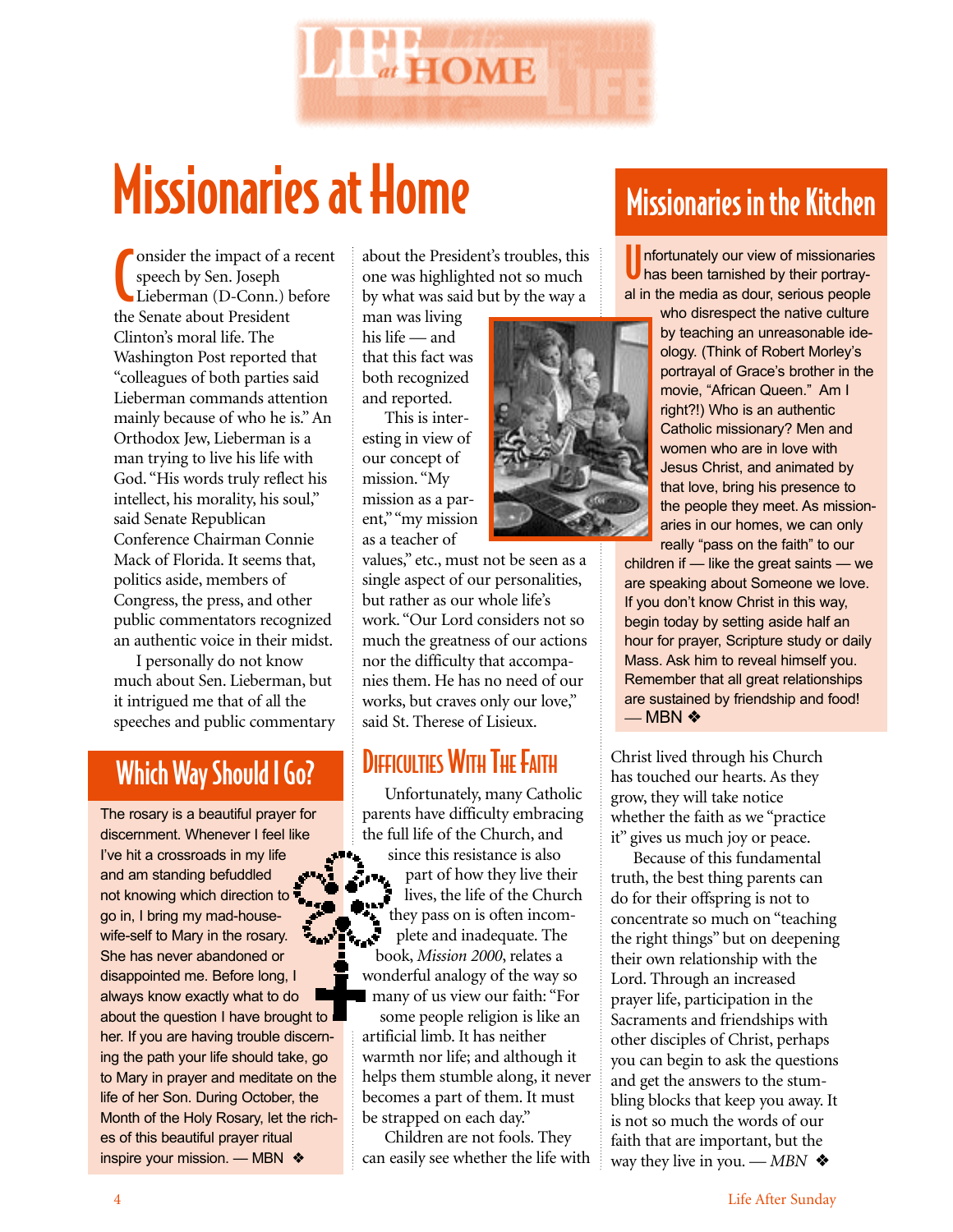# The Mission of Education

When Chris and I announced<br>that I was pregnant with<br>Patrick, the first response that I was pregnant with Patrick, the first response from a number of people was, "Wow, how are you going to send four kids to college?" I'll confess that this is something we thought about ourselves. Catholic education in the primary and secondary schools where we live is already pretty pricey, so the financial implications of properly educating this new life was definitely on our minds.

I confess this to assure you that I implicate myself heavily in the group of parents who often lose sight of the goals for our children's lives. For so many of us, it is all about education. Yet if you read a book about life even one hundred years ago, you can easily see that this extreme emphasis was not always the case. Besides "book learning" children also learned about other facets of a full life — faith in God, community customs, work in the home, etiquette, handicrafts and the natural world. Granted a more agrarian society left less time for children to be sitting with their school books, but less emphasis also provided more opportunity for time to develop relationships with other people.

Now don't get me wrong, I want my kids to go to good uni-

versities and colleges. I want them to go to the best high schools and thrive in whatever profession they feel called to. Yet, I also cringe when I find myself blinded by the education worries that derail me from providing them with the vision of life I ultimately hope for them.

#### EDUCATING FOR AN ABUNDANT LIFE

My oldest daughter, Kate, is in eighth grade, so we are in the midst of evaluating several Catholic high schools for next year. So here is my struggle: Will the school with better technology and the most computer stations give her the vision of life that the Lord offers her? What will the "best teachers" be teaching? Will the things Kate learns in high school enable her to enjoy eternal life? And is this too lofty a goal for education? It can't be.

I want my children to have abundant, secure lives full of good friends and work that uses talents that are uniquely theirs. I want them to experience the peace and love of the living presence of Christ as someone they know, and be part of a community that experiences him this way, too.

#### Getting There…

In many parishes, the school is a natural gateway into parish life for young families. As parents and children begin to feel like they belong, In many parishes, the school is a natural gateway into parish life for they tend to become more active in the life of the Church. Still others stay on the sidelines simply because they have never been invited in. If you know of a family that is active in the school, but not the parish, make an effort to invite them to a parish activity or committee. Perhaps an invitation from you is all a family member needs to ignite the spark burning within them. Offer your friendship and bring them into the life of the community. ❖

#### Mother and Educator

**S**t. Elizabeth Ann Seton, founder of<br>Sthe Sisters of Charity, had an import. Elizabeth Ann Seton, founder of tant personal mission when she founded her schools — she wanted to make sure her own children got to heaven. As a mother of five, she watched the way the Lord moved her life when she found herself widowed and a recent convert trying to make ends meet. She wanted to educate them in the ways of the Lord, in addition to their reading and arithmetic. So, when events unfolded that enabled

her to begin the first Catholic free school for girls, her daughters were among the pupils. Her sons were taught at the nearby Mount Saint Mary's in Emmitsburg, MD. St. Elizabeth Ann's faithfulness to the mission the Lord had for her life enabled her not only to bring Christ to her own children, but also to found an order of nuns who still run hospitals, schools, colleges, day care centers and other works of mercy and education, enabling them to bring Christ to others.❖

As a parent, the best I can do for Kate and her siblings is to find educational opportunities that most closely match my goals for their lives, not just their minds. And if I can't find the perfect fit? Then we'll have to watch and see what the Lord has in mind. After all, just one person can bring Christ to high school through friendship and participation in the life of the school.

After that, plenty of computers and good student/teacher ratios are gravy. — MBN ❖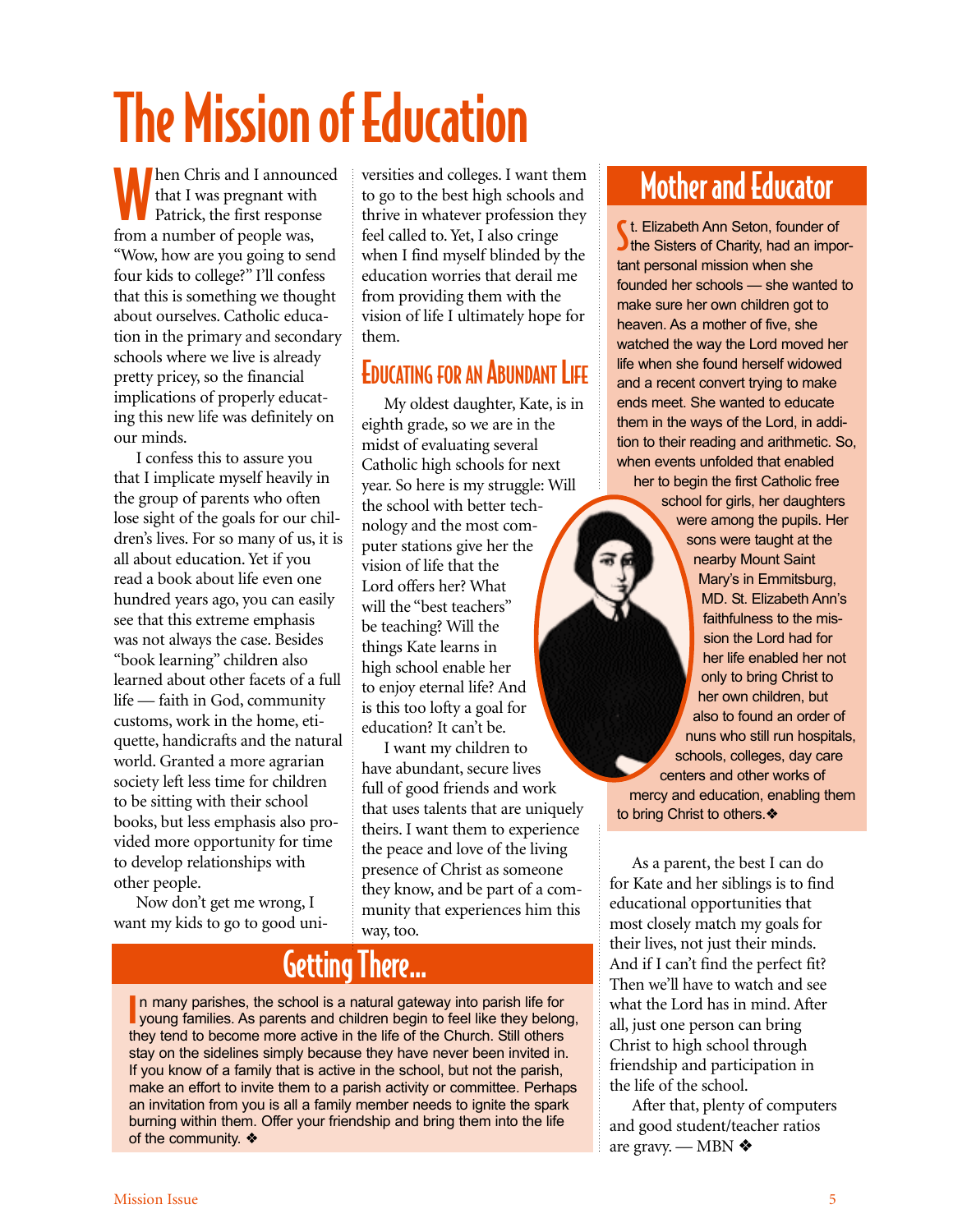

## The Mission to Sustain Our Priests

hile growing up in a Catholic home and parish, my most enduring impression of the parish priest was not of him on the altar, or in the confessional, or on youth group retreats, or even in the parish

grade school classroom. Certainly all of these essential priestly acts shaped my religious faith, but the image that sticks in my mind is that same priest at our family dinner table. There at our table, sitting down to share a meal in our home, his priestly presence truly touched our family. My mother had to ask this young, shy priest a few times before he actually agreed to join our family for dinner. But she persisted and eventually he became a regular family guest and to this day a wonderful reassuring influence on our family.

In the past 35 years of parish

## Getting There…

**The art of the Should have a propendiffully**<br>**E** who is like a member of the **T** very family should have a priest family. Someone to call upon for guidance and strength; someone to include in family gatherings, both happy and sad. If you don't experience a relationship with a priest that can grow into friendship, ask the Lord to send a priest to your family. Invite a priest to your home for a meal or if his schedule is too full, try to get to know him in another way. Although the Church always encourages vocations, our children will rarely consider one if they don't know any priests and religious personally. ❖



life, the presence of the laity as a source of strength and hope in the Church has borne great fruit. Yet how many parishioners seem to know their priests? While there are many reasons why we may not know each other as well as we

should, it is essential in the life of today's parish, that the priest be close to the hearts of the people he serves. He is not just an administrator, or presider, but the real, living Sacramental presence of Christ among us. Without his priestly presence in the life of our families and community, the Christian heart of the parish somehow misses a beat.

St. John Vianney, the patron saint of parish priests, made the essential connection between the parish priest and the Sacrament of the Eucharist when he wrote: "Everything has come to us through the priest; yes, all happiness, all graces, all heavenly gifts. If we had not the Sacrament of Orders, we should not have our Lord. Who placed Him there, in that tabernacle? It was the priest." What better way to recognize and help strengthen the priest who brings us the bread of life than to feed him at our own tables?

#### **MISSIONARIES FOR PRIESTS**

Sustaining our priests in friendship and love is essential, especially when the light of Christ has grown dim in them. When that happens, especially in our parishes, it is easy to despair or ask

#### A Prayer for Priests

O Jesus, I pray for your faithful and fervent priests; for the unfaithful and tepid priests; for the priests laboring at home or abroad in distant mission fields; for the tempted priests;



for the lonely and desolate priests; for the young priests, for the aged priests; for the sick priests; for the dying priests; for the souls of the priests in purgatory. But above all I commend to you the priests dearest to me: the priest who baptized me; the priests who absolved me from my sins; the priests at whose Masses I assisted and who gave me the Body and Blood of Christ; the priests who taught and instructed me or helped me and encouraged me; all the priests to whom I am indebted in any other way. O Jesus, keep them all close to your heart, and bless them abundantly in time and in eternity. Amen.❖

the Lord to reassign the man; harder still to bring the power of Christ's love and presence back to him through our own faith and friendship. Yet, as missionaries, this is what we are called to do. Says Italian theologian Msgr. Luigi Giussani: "In a society such as ours that is strongly secularized, Christians are called above all to live their identity and to communicate it to others. This is so true that even the presence of the priest and religious, if they are not missionary in their image and outlook, ultimately become at the end of it all an object of curiosity and thus they marginalize themselves from others. This, I believe, leads us back to the roots of Christianity which is to bear witness to Christ. It is only this that matters!"*— John M. Capobianco* ❖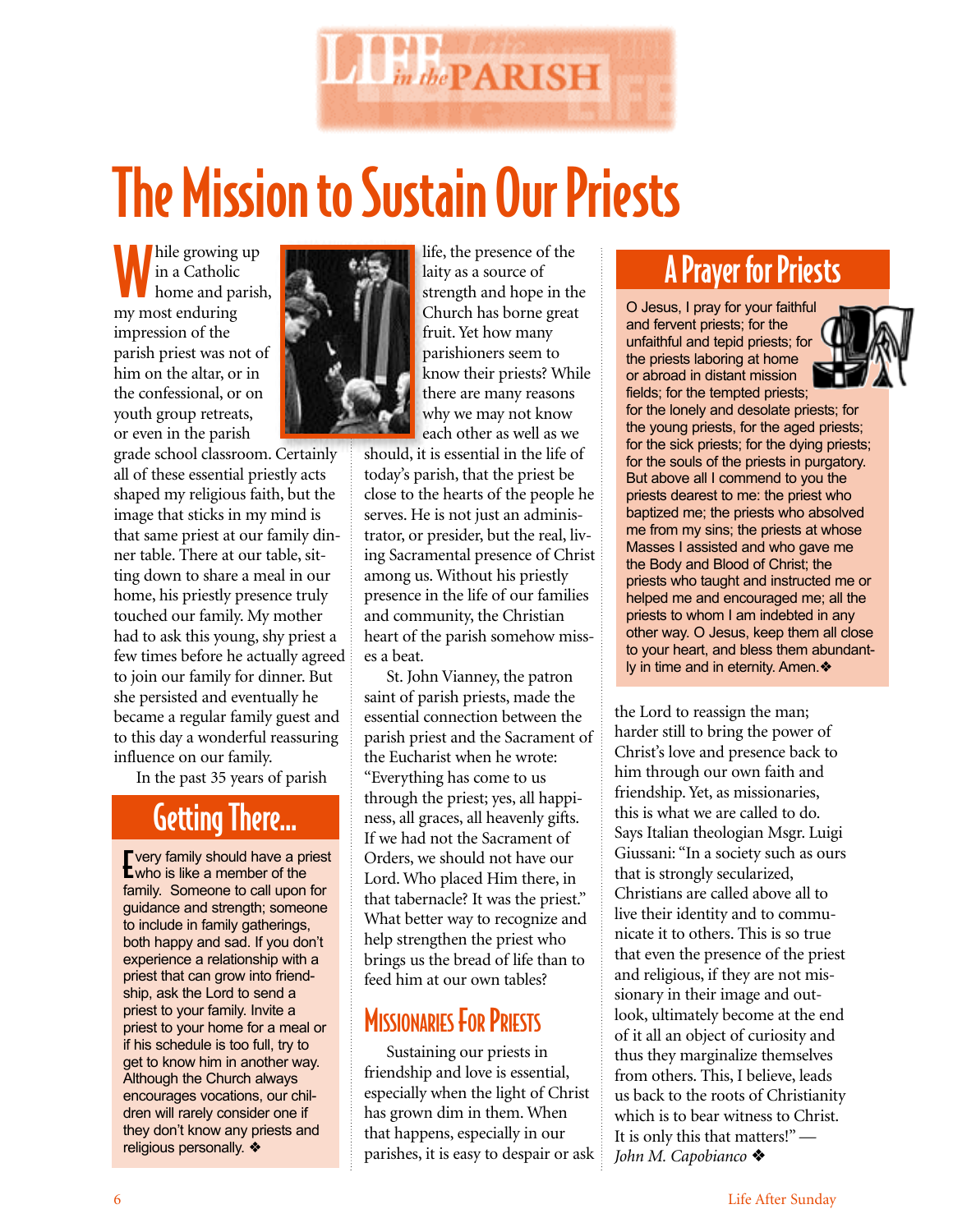

## Global Solidarity

D uring the U.S. civil rights movement of the 1960s, Martin Luther King Jr., observed that "history will have to record that the greatest tragedy of this period of social transition was not the clamor of bad people, but the appalling silence of good people." Indeed, as the good people of God, our mission *requires* us to reach out to our fellow human beings, especially those who are suffering from poverty, oppression, disease and injustice.

#### STEWARDING OUR GIFTS

"God wishes human beings to be his collaborators in the work of creation, redemption, and sanctification; and such collaboration involves stewardship in its most profound sense," teach the U.S. bishops in their pastoral letter, *Stewardship, A Disciples Response*.

## Getting There…

"How believers invest and con-sume and the choices we make as voters and citizens can shape a world of greater or lesser justice, more or less peace," wrote the bishops in their letter on global solidarity. In his first encyclical, The Redeemer of Man, Pope John Paul II offered the following criteria in which to guide the progress of man in the world: the priority of ethics over technology; the primacy of the person over things; the superiority of spirit over matter. During November, when we vote on representatives and issues that affect our own communities and other parts of the world, let us consider this three-fold examination of human progress. ❖

This means that everything we have been given by the Father our time, our talent, our treasure — are unique gifts for us to use while we walk this earth. As disciples of Christ, we are called to steward these gifts well to build up the Kingdom and renew the face of the earth.

"As all this suggests," teach the bishops, "our individual lives as disciples and stewards must be seen in relation to God's larger purposes."

Many Catholics do not realize that the Church offers her works of charity and mercy to everyone, both believers and unbelievers alike. Mother Teresa of Calcutta did not ask people dying in the streets of India whether they believed in Christ before she took them back to her simple house to care for them. But her deep love of each poor, sick person made her a missionary. "The missionary task implies a respectful dialogue with those who do not yet accept the Gospel," teaches the Catechism. "Believers can profit from this dialogue by learning to appreciate better those elements of truth and grace which are found among people, and which are, as it were, a secret presence of God." CCC#856.

In our own lives, the task of mission must encompass not only remote parts of the world, but the United Sates as well. In his letter on the millennium, Pope John Paul II remarks, "the more the West is becoming estranged from its Christian roots, the more it is becoming missionary territory."

#### Patron Saint of Missionaries

St. Therese of Lisieux, the Little Flower, never left the convent until her death of tuberculosis at age 24, yet she was deeply involved in missionary work through her prayers and letters to priests living in far off parts of the world. According to a biographer, "Therese realized that by praying for priests, she was laboring for a much wider field." You can contribute to the radiating power of missionary priests, members of religious communities and lay ministers by providing both prayers and material resources to sustain their presence in parts of the world that still do not know Christ. ❖

#### A MISSIONARY CHURCH

By her nature, the Church is a missionary church — not the vast institution we often image. In our parishes, it is often difficult to think of ourselves as missionaries, but we must. Not only are we called to bring Christ to people who do not know him in our own families and communities, but in other parts of the world as well. "At the parish level, where the Church lives," write the U.S. bishops in *Called to Global Solidarity: International Challenges for U.S. Parishes*, "we need to integrate more fully the international dimensions of Catholic discipleship within a truly universal church." This means not only listening to missionaries from other parts of the world, but also focusing parish life on both neighborhood and global missionary work. "A parish reaching beyond its own members and beyond national boundaries is a truly *catholic* parish," the bishops remind us.❖